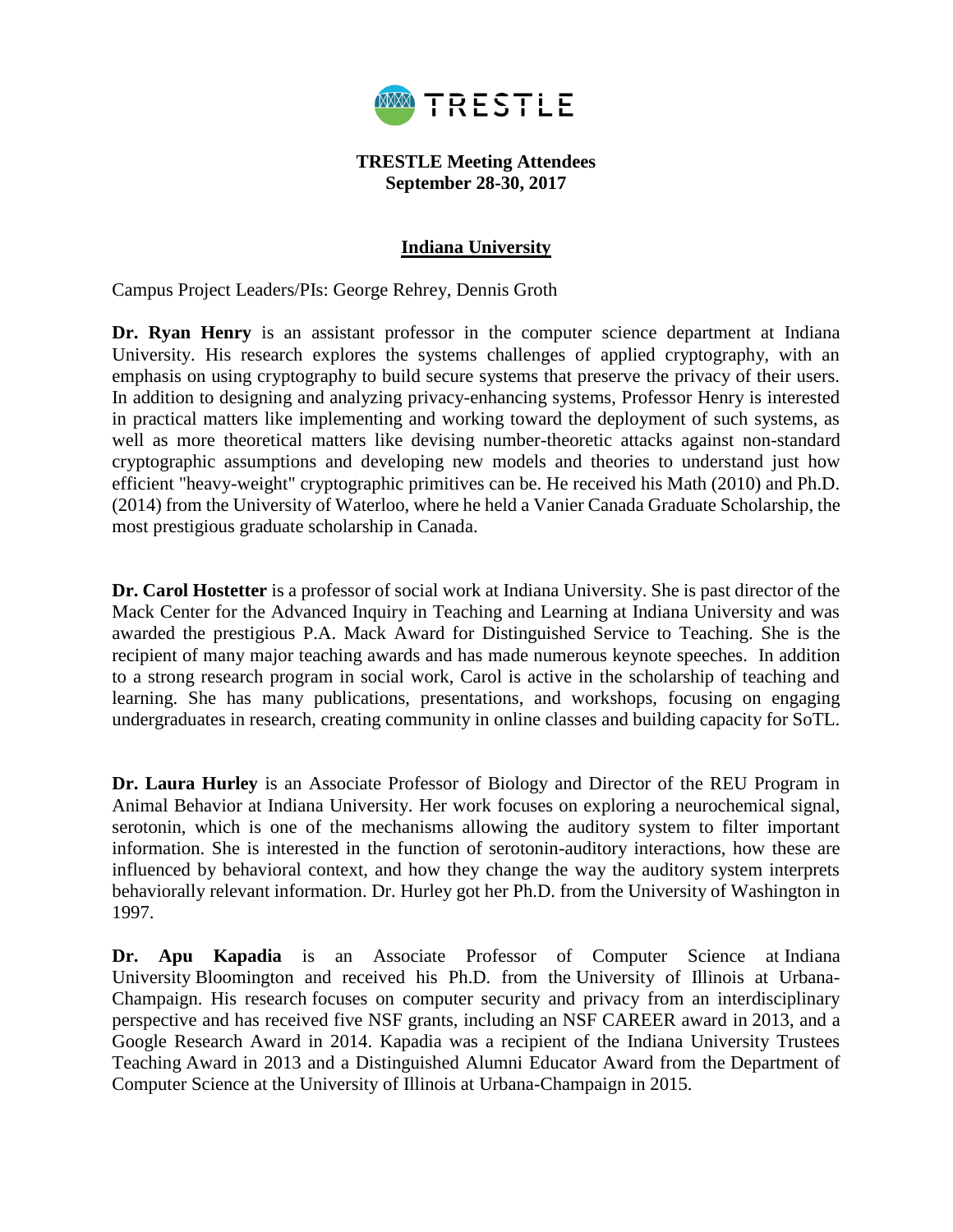

**Erika Lee** is a Lecturer in Informatics at Indiana University where she specializes in teaching and learning, digital design, human computer interaction design, and visualization. She received her B.A. in Biology at Oberlin College in 1996 and her M.A. in Journalism at Indiana University in 2014.

**Suzanne Menzel** is a Senior Lecturer in Computer Science at Indiana University where she specializes in computer education, research on teaching and learning, and creating identity-safe classrooms. She received the Computer Science Departmental Teaching Award in 2006 and 2004, and the Trustees Teaching Award for Lecturers in 2006. She received her M.S. in Computer Science at Rutgers University.

**Dr. Joan Middendorf** is the Co-director of Faculty Learning Community, Associate Director of Campus Instructional Consulting (CIC). With a Ph.D. in Instructional Systems Technology from Indiana University, she has taught faculty and instructors at IU to assess and improve their teaching by presenting workshops, observing classroom teaching, and collaborating on course development and testing procedures. She has traveled to South Africa several times to train staff at universities and in the health care field to adapt their teaching to an influx of diverse students. She studies T'ai Chi for relaxation and as an exercise in learning.

**Dr. George Rehrey** is the director of Indiana University's Scholarship of Teaching and Learning (SOTL) program, leading efforts to support instructors of all ranks as they transform their courses, conduct classroom research, collect evidence of student learning, form Communities of Transformation, and disseminate their work locally, nationally, and internationally. He also leads the Student Learning Analytics program, where faculty are making use of analytics at the course, program and curricular level to improve student learning and success. George is a member of the Bay View Alliance Steering Committee, an international organization funded to transform the teaching and learning culture in STEM departments, and serves on BVA Governance Committee as well.

**Amberly Reynolds is** a Ph.D. student in Anatomical Education in the Medical Sciences Department of Indiana University School of Medicine with an interest in the progression of anatomical knowledge from high school through medical school. She received her M.S. in Clinical Anatomy at the Tulane School of Medicine. She was formerly a high school Science teacher, and has research interests in engaging students in STEM learning and vocations. Clinical anatomist (M.S. Clinical Anatomy Tulane School of Medicine) by trade, educator at heart.

**Dr. Sam Tobin-Hochstadt** is an assistant professor of Computer Science in the School of Informatics and Computing at Indiana University. He has taught introduction to computer science, object-oriented software management, object-oriented software development, and introduction to class-based program design. Sam's research areas of interest include compliers, programming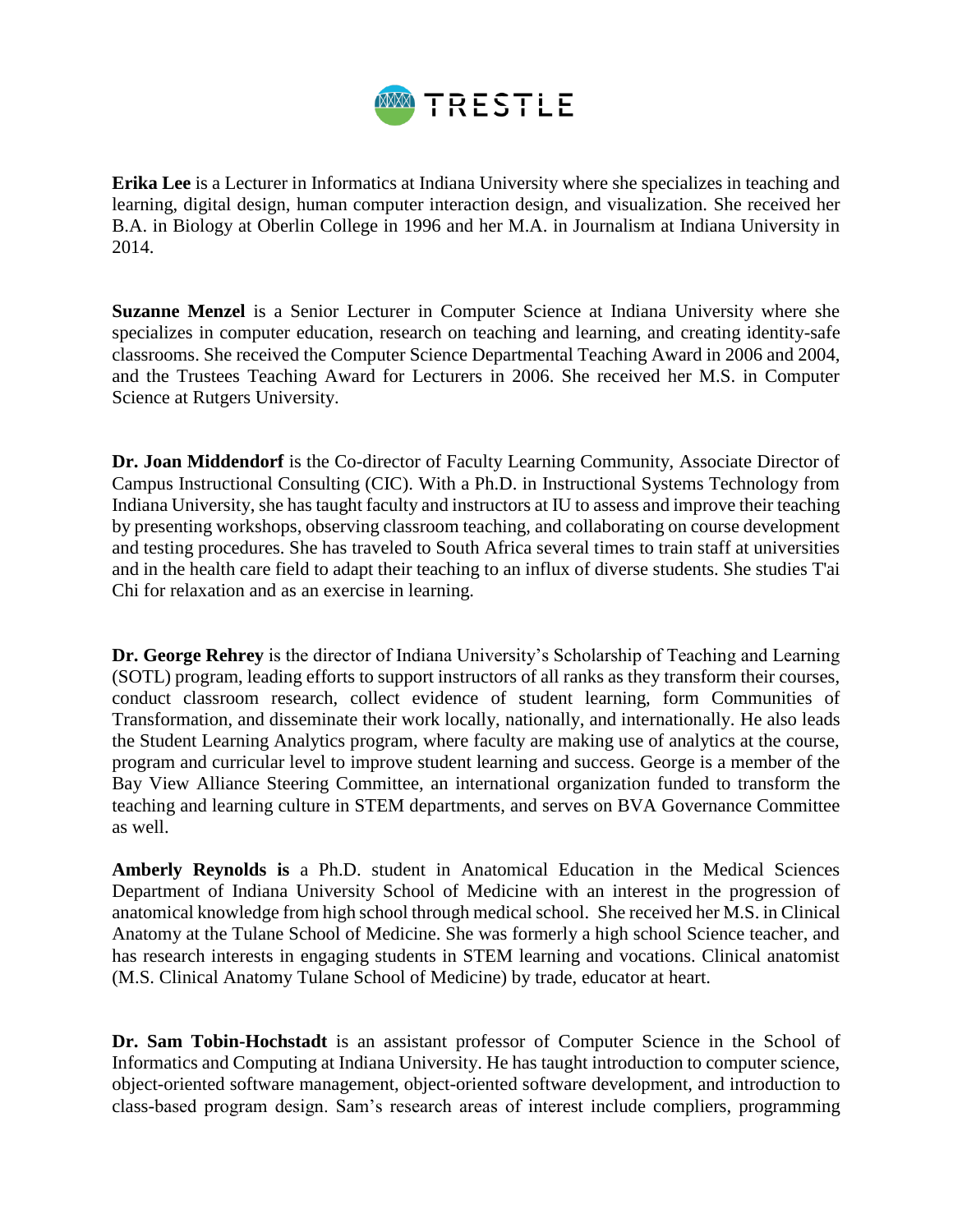

languages, and software systems. He received his Ph.D. in Computer Science from Northeastern University in 2010.

**Dr. Yuzhen Ye** is an Associate Professor in the department of Computer Science at Indiana University, Bloomington. She is interested in microbiome studies, protein bioinformatics, and biological pathway analysis and reconstruction. Her research in metagenomics centers on the development of new algorithms and tools for data mining in microbiome studies. She earned her Ph.D. in computational biology from Shanghai Institute of Biochemistry, Chinese Academy of Sciences, China in 2001, and then pursued postdoctoral studies at the Burnham Institute for Medical Research from 2001 to 2004. She was a Research Assistant Professor at the same institute before she joined IU in 2007. She received an NSF CAREER award in 2009.

## **Queens University**

Campus Project Leaders/PIs: Brian Frank, Natalie Simper

**Dr. Bei Cai** is a Teaching and Learning Fellow in the Department of Physics, Engineering Physics and Astronomy at Queen's University. She works with faculty to redesign undergraduate physics lab courses. She helps implement course changes and measures the effectiveness of the new approaches. Dr. Cai teaches General Physics Laboratory—PHYS 350 in the Fall terms. She has a Ph.D. in experimental particle astrophysics from the University of Minnesota Twin Cities.

**Dr. Brian Frank** is the Associate Dean (Teaching and Learning) and the DuPont Canada Chair in Engineering Education Research and Development in the Faculty of Engineering and Applied Science, and a Professor in the Department of Electrical and Computer Engineering.

**Dr. Deena Salem** is the Teaching and Learning Fellow in ECE, Faculty of Engineering and Applied Science at Queen's University. She works with faculty to incorporate active-learning approaches in large courses, providing support to enhance learning outcomes by introducing best teaching practices. After the implementation of these interventions she investigates the impacts of different interventions on the students' learning and success. Dr. Salem earned her Ph.D. in Electronics and Communication Engineering, she also earned a Bachelor of Education, and is currently working towards the completion of a Masters of Education degree with focus on formative feedback in Engineering Education.

**Dr. Richard Sellens** is an Associate Professor in the Department of Mechanical and Materials Engineering at Queen's University. His research background is in Fluid Mechanics and more recently in Biomechanics. He has been actively involved in facilities and curriculum development to support active learning, including the Integrated Learning Centre at Queen's.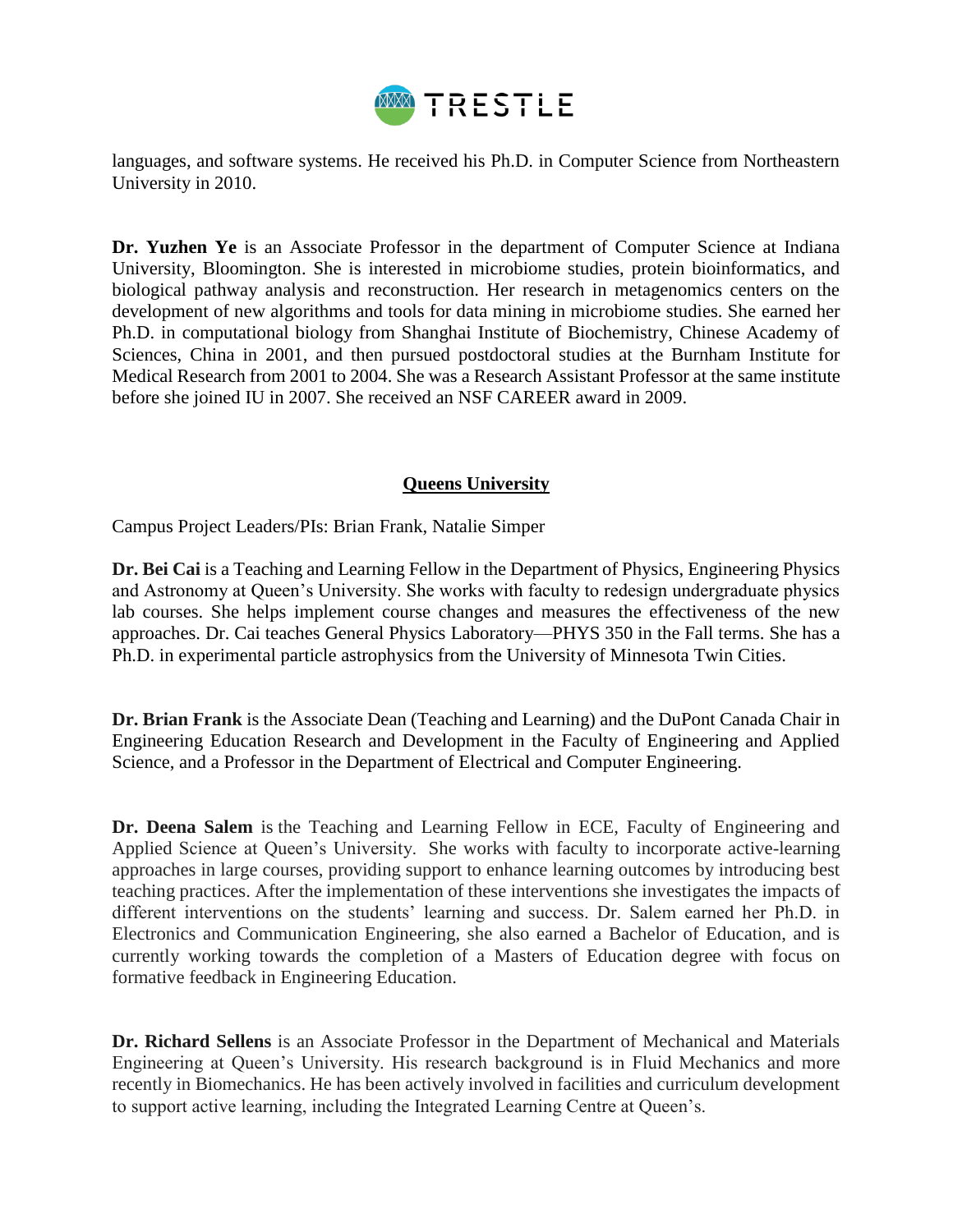

# **University of British Columbia**

Campus Project Leaders/PIs: Gulnur Birol and Warren Code

**Dr. Matt Coles** completed his PhD in Mathematics from The University of British Columbia (UBC) in 2017. During his graduate studies he taught calculus in the math department, worked as a peer facilitator running workshops on instruction, and helped develop activities aimed at high school students for a program called Future Science Leaders. Currently, he works at UBC as a Science Education Specialist (SES) where, in addition to working on course transformation, he is administering professional development programs for graduate students and postdocs learning to teach.

**Dr. Georg Rieger** is a tenure-track Instructor in Physics & Astronomy and in Vantage College at the University of British Columbia. He is also a long-time member of the Carl Wieman Science Education Initiative (since 2009) and served as the CWSEI department director for Physics  $\&$ Astronomy from 2011 to 2015. He received his Ph.D. in physics from the Ruhr-Universitaet Bochum, Germany in 1993 and went to Canada in 1995. Georg mostly teaches large first-year introductory physic courses and uses a worksheet-based approach that he describes in a CWSEI video [\(http://blogs.ubc.ca/wpvc/intro-physics-active-class/\)](http://blogs.ubc.ca/wpvc/intro-physics-active-class/). Georg is also actively engaged in blended learning where he explores the use of an edX edge (edge.edx.org) platform to support student learning outside of class.

**Dr. Sarah Bean Sherman** has been a Science Teaching and Learning Fellow in the Earth Ocean and Atmospheric Science Department at UBC since December 2014, bringing extensive experience in geoscience education – teaching, faculty development, both geoscience education and disciplinary research, and curriculum work – from her time in Hawaii. At UBC, her course transformation work includes assistance in course design using research-based strategies, with classroom observation and feedback with the instructor to ultimately provide a teaching development experience, as well as measuring student learning and experiences in the course via surveys and other assessments.

**Dr. Karen Smith** is a lecturer in the Dept. of Microbiology & Immunology at the University of British Columbia and has been educating students from first to fourth year in the life sciences. She is the recipient of the 2016 Killam Teaching Award that honors outstanding contributions by teaching faculty and has been actively involved in transforming science education as part of the life science team for education reform at UBC called the Biology Flexible Learning Initiative. Her role as an educator and researcher in many undergraduate science education Initiatives has helped shape her own scholarship of teaching and learning on threshold concepts, productive failure and wellbeing in the classroom. Karen's moto "let's bring *life* into the life sciences classroom" supports active learning strategies to enhance and strengthen the student learning experience.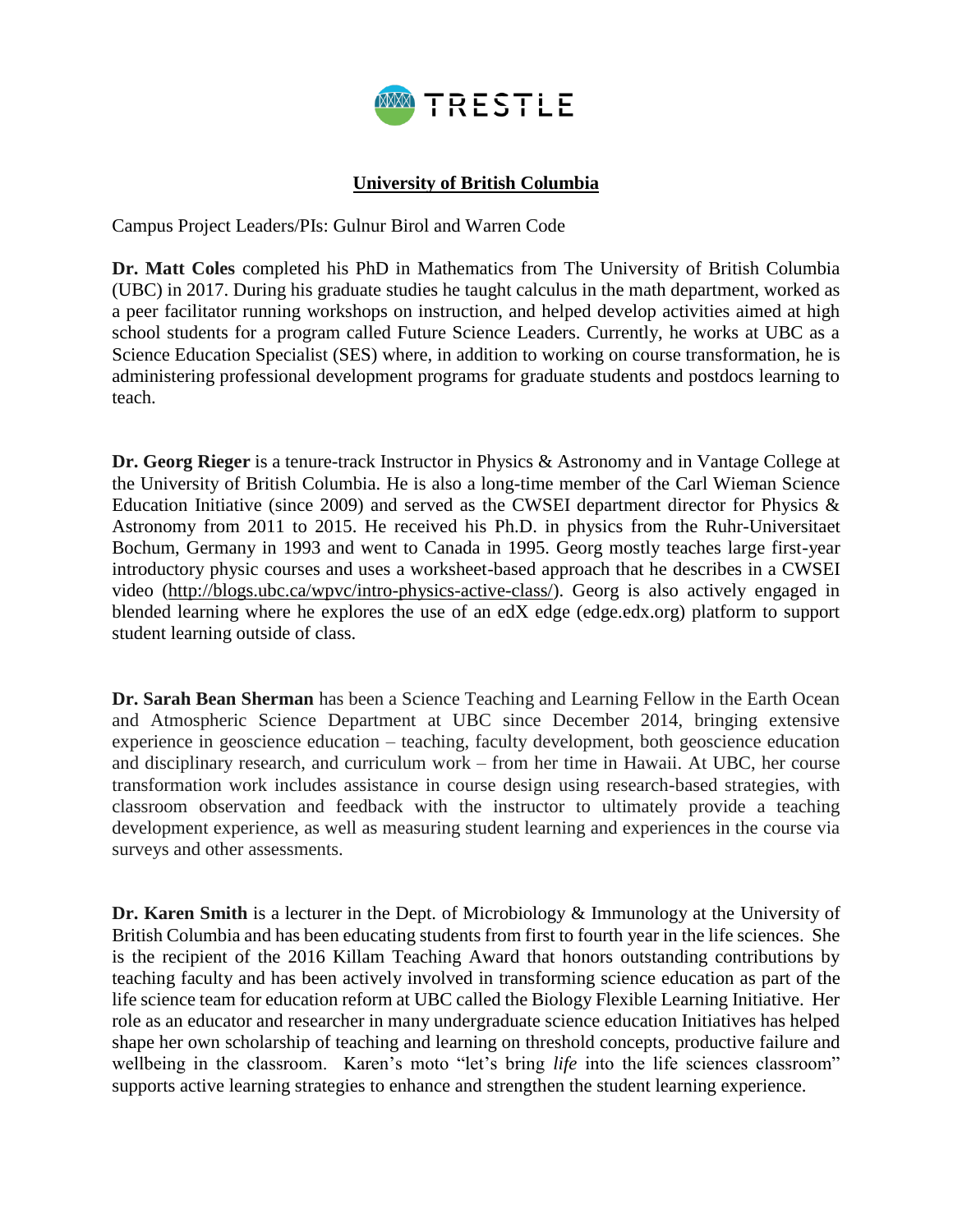

# **University of California, Davis**

Campus Project Leaders/PIs: Marco Molinaro, Stephanie Pulford

**Dr. Marina Crowder,** is a Lecturer with Potential Security of Employment (tenure-track teaching faculty) in the Molecular and Cellular Biology Department at UC Davis where she teaches highenrollment majors and non-majors genetics courses. She is currently working on projects related to teaching practices that impact student success and learning at the upper-division course level with a specific focus on transfer student success as well as developing a pedagogical professional development program for graduate students in the biological sciences.

**Amanda Modell** is a graduate student researcher at the Center for Educational Effectiveness at UC Davis, where she currently conducts research on engineering writing education and engineering identity. In addition to research, Amanda has worked in graduate student professional development as a Teaching Assistant Consultant and Teaching Assistant Consultant Coordinator, where contemplative, inclusive, and feminist pedagogies informed her work. She has also contributed to curriculum development for graduate student instructors and pedagogy resources for faculty and graduate students. As a Cultural Studies PhD candidate, Amanda's dissertation considers how musical ability becomes understood as hereditary through sciences such as eugenics, genetics, and physical anthropology.

**Dr. Marco Molinaro** is the Assistant Vice Provost for Educational Effectiveness and Director of Center for Educational Effectiveness at the University of California Davis. His research expertise is on developing evaluation techniques for technology use in formal and informal educational settings, research on learning in free-choice environments especially as related to understanding of research, how students engage with and use technology in a free-choice setting with a focus on social interactions, and using technology to assess student understanding. He has a dual B.S. in Biophysics and Chemistry from Wayne State University and a Ph.D. in biophysical chemistry from the University of California Berkeley.

## **University of Colorado**

Campus Project Leaders/PIs: Stephanie Chasteen

**Dr. Daniel Bolton** is an Instructor in the Physics Department at the University of Colorado Boulder. His scholarly research is in the field of nuclear theory and he is also an active participant in the department's Physics Education Research Group. Daniel earned his B.S. in Engineering Physics from the Colorado School of Mines and his Ph.D. from the University of Washington in 2011. He was a Lecturer at Baylor University from 2011-2014 before moving back to Colorado.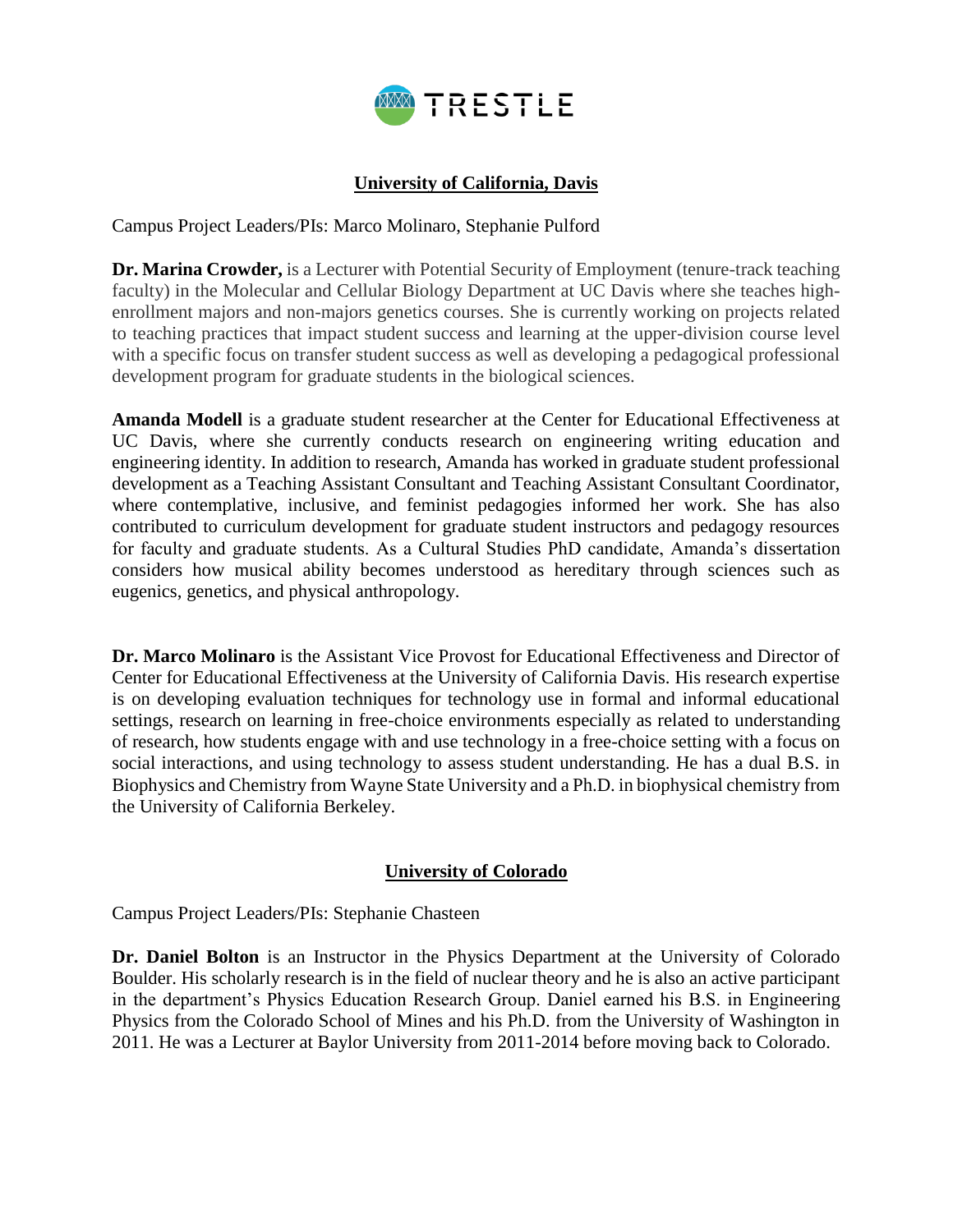

**Dr. Stephanie Chasteen** focuses on STEM educational reform, with a focus on faculty adoption of evidence-based teaching practices and institutional change. She is the associate director of the [Science Education Initiative](http://colorado.edu/sei) and is a current research associate with the [Center for STEM](https://www.colorado.edu/csl)  [Learning](https://www.colorado.edu/csl) and PI of the TRESTLE project at CU. In her consulting work (which takes up most of her time), she provides evaluation for national educational change projects including the American Physical Society, the American Association of Physics Teachers, and many universities around the country.

**Dr. Pamela Harvey** is an Instructor in the Molecular, Cellular and Developmental Biology department at the University of Colorado, Boulder. She became an ASSET Faculty Fellow at CU in 2016 and was recognized as an Education Fellow in the Life Sciences by the National Academy of Sciences in 2012. Pamela currently teaches a Discovery-based Laboratory as well as Teaching in CUREs at Colorado. She received her Ph.D. from Tufts University in 2009.

**Dr. Eve-Lyn Hinckley** is an Assistant Professor in the Environmental Studies Program (ENVS) at the University of Colorado, Boulder. She was awarded a TRESTLE grant in 2017 to create a new introductory course for undergraduates focused on quantitative methods of analysis, and to map learning goals across the ENVS introductory core series. Eve's research background is in biogeochemistry and sustainability science, and she loves to bring her students into the field—and the field into the classroom—to inspire continued engagement in research and STEM disciplines.

**Dr. Natalie Mendoza** is a Postdoc in the Department of History at the University of Colorado, Boulder, where she leads a pedagogy project focused on re-thinking undergraduate curriculum. Before earning her PhD in US history at UC Berkeley, Natalie taught high school in Northern California. In addition to studying the past, Natalie's research includes history and the practice of pedagogy at multiple levels, leading her to co-organize two international K-16 teaching history conferences. The American Historical Association (AHA) recently invited Natalie to discuss the role of pedagogy in the Career Diversity initiative, the AHA's latest effort at preparing history doctoral students for careers within and outside the professoriate.

**Dr. Jennifer Stratford** is an Instructor in the Department of Psychology and Neuroscience at the University of Colorado Boulder. Dr. Stratford teaches a variety of lower- and upper-division courses, including General Psychology, Research Methods, and Statistics for the Behavioral Sciences; however, her current focus is on ways to integrate new active learning approaches into teaching General Psychology to a large  $(400 + )$ , diverse student population (i.e. psychology majors, non-majors, freshman through seniors, etc.).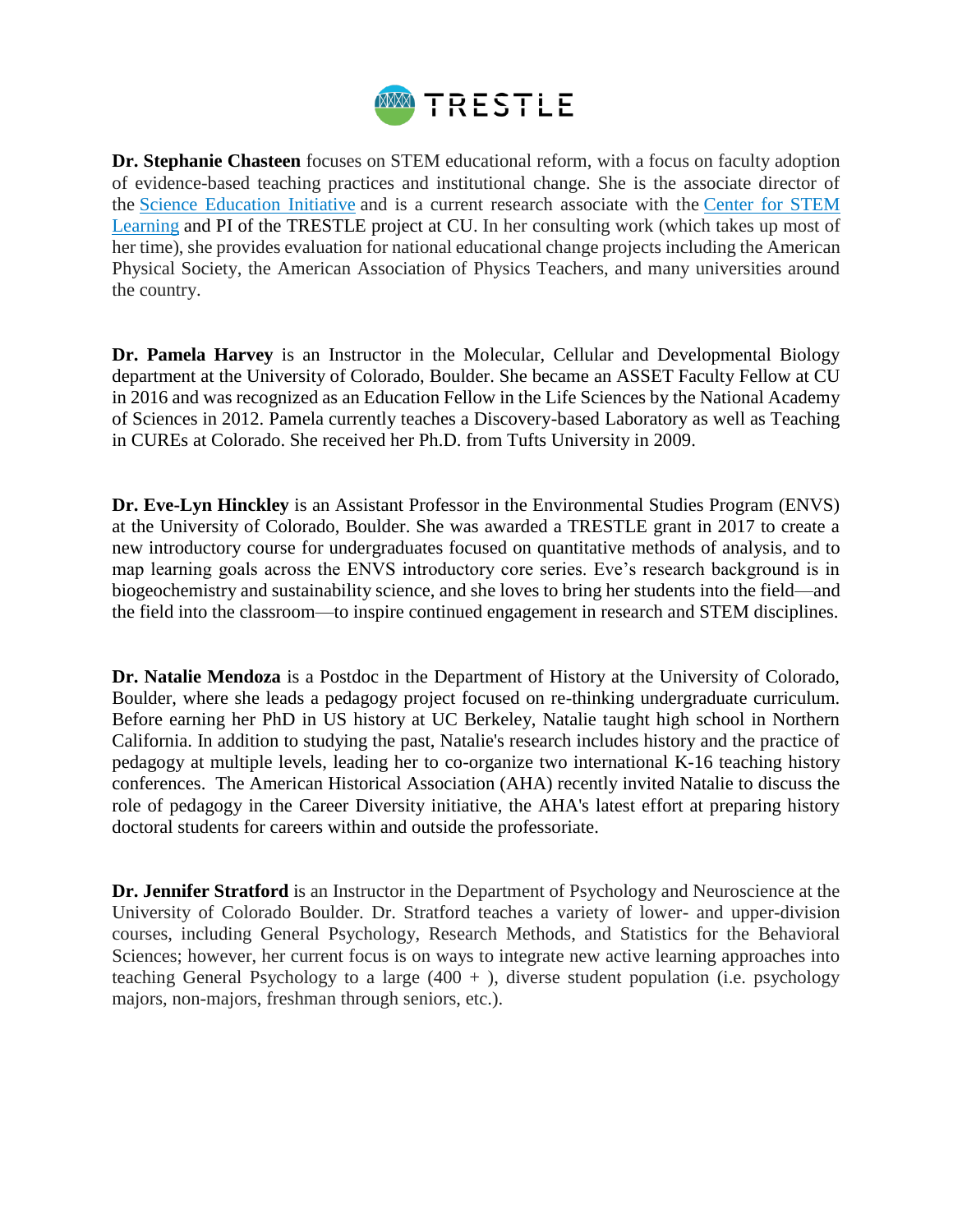

## **University of Texas at San Antonio**

Campus Project Leaders/PIs: Timothy Yuen, JoAnn Browning

**Dr. Mark Appleford** currently serves the University of Texas at San Antonio College of Engineering as the Associate Dean for Undergraduate Programs. His research laboratory works on the large scale reconstruction of musculoskeletal tissues using natural and synthetic scaffolds. Basic research in this laboratory focusses on understanding the molecular, cell and tissue level repair mechanisms in cranial facial, orthopedic and periodontal environments. Translational research has focused on cell to biomaterial interactions with emphasis on regenerative pathways of soft and hard tissue wounds. Dr. Appleford helps mentor and train biomedical engineering students at the undergraduate and graduate level at UTSA, and at the University of Texas Health Science Center at San Antonio as a core faculty member of the Joint Graduate Program.

**Stephanie Garcia** is a second year Doctoral Fellow in the Department of Interdisciplinary Learning and Teaching at the University of Texas at San Antonio. Her research examines how critical pedagogy and social justice transforms science teaching and learning experiences. She teaches in UTSA's teacher preparation program and is a research assistant for the TRESTLE project at UTSA.

**Robin Nelson** is a doctoral student in the Department of Interdisciplinary Learning and Teaching and is pursuing a cognate in Instructional Technology at the University of Texas at San Antonio. Her research interests include the development of TPACK in preservice teachers, the use of robots in autism therapy, and the use of problem-based gaming in secondary-education. She is a Graduate Research Assistant for the TRESTLE project at UTSA.

**Dr. Timothy Yuen** is an Associate Professor of Instructional Technology in the Department of Interdisciplinary Learning and Teaching at the University of Texas at San Antonio. His research examines how technologies and transformative teaching practices support learning and engagement in computer science and engineering. He is the project manager and an embedded expert for the TRESTLE project at UTSA.

#### **University of Kansas**

Campus Project Leaders/PIs: Andrea (Dea) Greenhoot, Caroline Bennett, Mark Mort

**Dr. Caroline Bennett** is an Associate Professor in Civil, Environmental, and Architectural Engineering at the University of Kansas. She is an expert in the areas of steel bridge design and fatigue and fracture of structures, and has taught such courses as Design of Steel Buildings, Design of Steel Bridges, Structural Analysis, Elastic Stability, Introduction to Fracture Mechanics, and How to be an Effective College Instructor. Caroline is leading the Course Transformation Initiative for the KU School of Engineering, served as the faculty mentor for the KU Engineering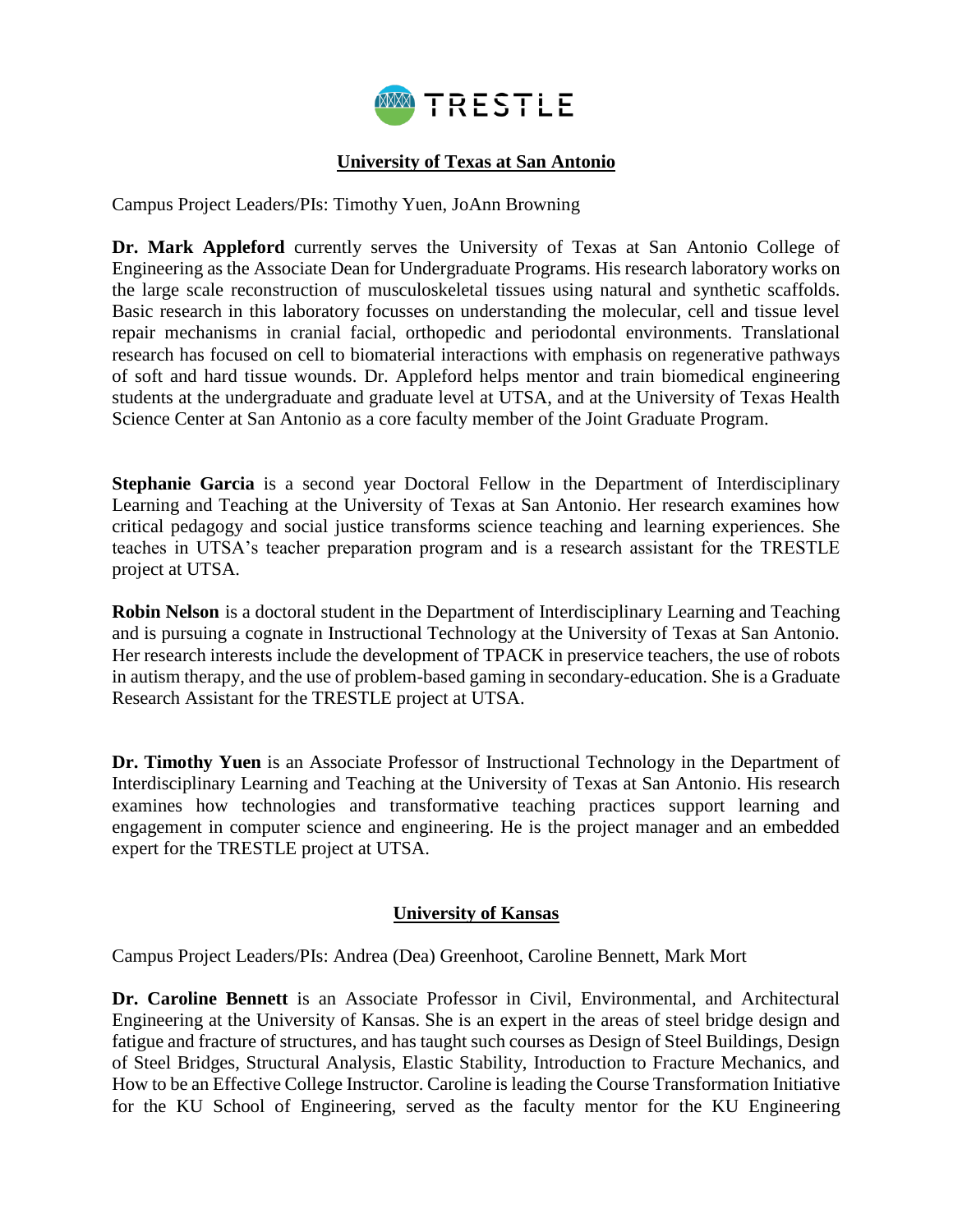

Postdoctoral Teaching Fellow and is a former CTE Faculty Fellow. She is co-PI on the TRESTLE Project.

**Dr. Andrea Follmer Greenhoot ("Dea")** is Professor of Psychology, Director of the Center for Teaching Excellence and Gautt Teaching Scholar at the University of Kansas. Her disciplinary expertise is in cognitive development and memory and she teaches courses on child development, cognitive development, memory, and theories of developmental science. She was drawn to the work of the Center for Teaching Excellence through her interest in applying cognitive and developmental science to questions about teaching and learning in higher education. She leads KU's postdoctoral Teaching Fellows program and the C21 Course Redesign Consortium, and is PI of the TRESTLE Project.

**Dr. Molly McVey** is a post-doctoral teaching fellow at the University Of Kansas School Of Engineering where she works with faculty to incorporate evidence-based and student-centered teaching methods, and to research the impacts of changes made to teaching on student learning and success. Specific interests include the implementation of team-based learning and peer mentors into engineering courses. Dr. McVey earned her Ph.D in Mechanical Engineering from the University of Kansas in 2012.

**Dr. Mark Mort** is an Associate Professor in the Department of Ecology and Evolutionary Biology as well as an Associate Curator of Botany in the Biodiversity Institute at the University of Kansas. For the past five years he has been heavily involved in redesigning one of the large enrollment (400+ students) introductory courses for Biology majors, and served as the faculty mentor of the Teaching Fellow in Biology. He serves as a faculty fellow at KU's Center for Teaching Excellence and regularly participates in campus-wide workshops on teaching strategies. He is co-PI on the TRESTLE project.

**Dr. Myunghyun Oh** is a professor of Mathematics at the University of Kansas. She received her B.S. and M.S. from Ewha W. University in Korea and her Ph.D. from Indiana University. After years of teaching and research, she is integrating education and research to enhance students' engagement and learning. She has explored and utilized a variety of educational approaches to support and sustain her research-based course which she developed.

**Dr. Blair Schneider** is a post-doctoral fellow at the University of Kansas Center for Teaching Excellence where she serves as the TRESTLE program manager. Her specific interests include team-based learning and developing in-class activities and assignments that promote scientific communication and literacy skills, particularly in lower-level courses. She has taught introductory earth science courses at both KU and Emporia State University. In addition, she has assisted in course transformation activities with several KU geology faculty including the introductory geology labs, petrology, and an upper-level course that explored ore mine deposits. Dr. Schneider earned her Ph.D in Geophysics from the University of Kansas in 2017.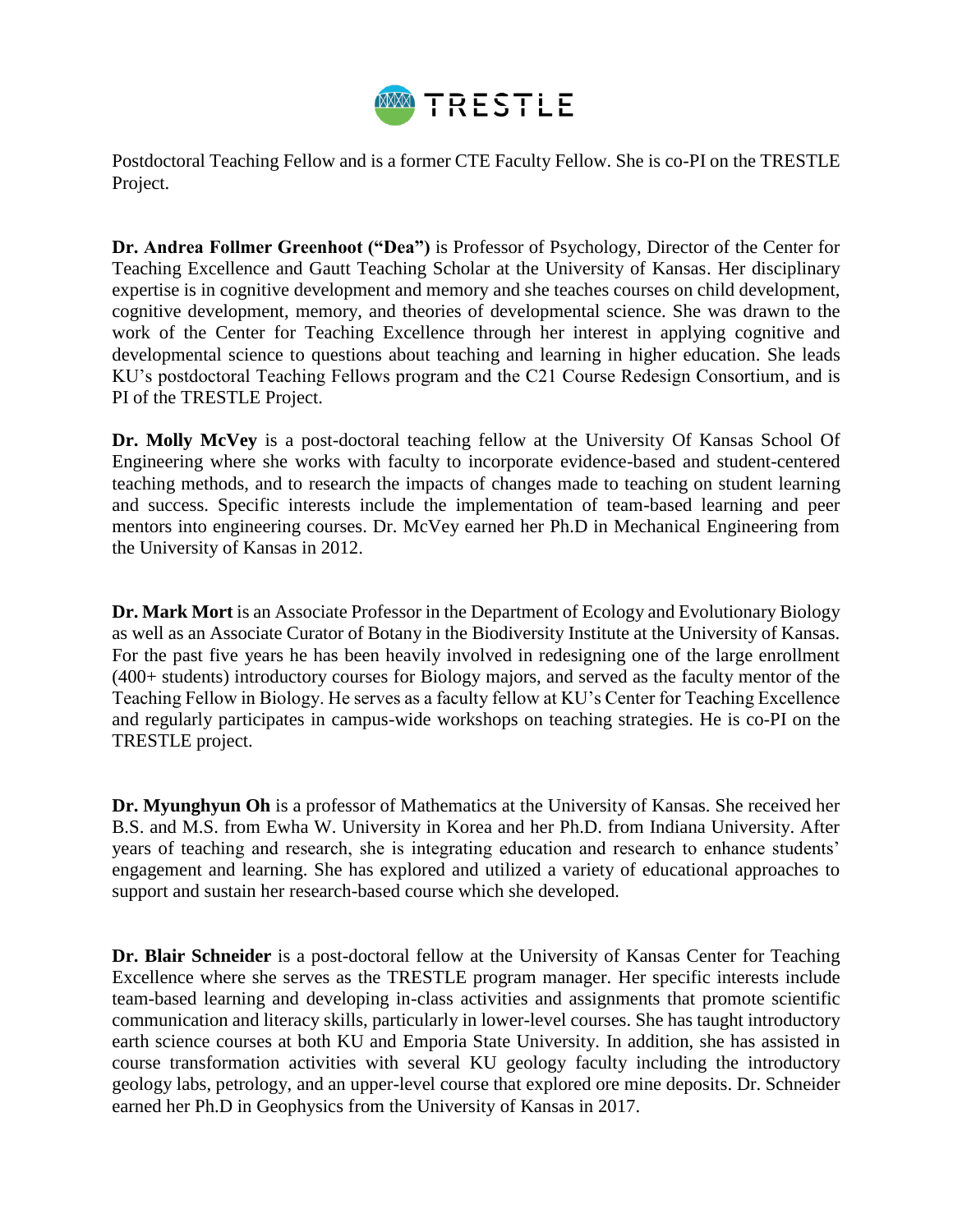

**Dr. Drew Vartia** is a postdoctoral teaching fellow in the KU chemistry department, where he works to implement nontraditional teaching methods in the classroom and assess student learning. Drew earned a B.S. degree in biology/biochemistry from Purdue University (2003) and a Ph.D. in chemistry from the University of Kansas (2012). As the ability to "see" or imagine molecules is an imperative skill in learning chemistry, Drew's own interests focus on using largely untapped technologies (3D printing, holography) to help students visualize the molecular world.

**Dr. Robert Ward** received his Ph.D. from Duke University in 1998, conducted postdoctoral work at the University of Utah, and joined the faculty at KU in 2003. His research interest is in characterizing mechanisms that provide spatial and temporal control of tissue morphogenesis in *Drosophila*. Dr. Ward is teaching BIOLOGY 350 (Principles of Genetics) and BIOLOGY 155 (the HHMI-sponsored SEA-PHAGES lab). He has been recognized with the J. Michael Young Mentor Award in 2010, the Barbara Schowen Undergraduate Research Mentor Award in 2011, and the W.T. Kemper Fellowship for Teaching Excellence Award in 2011. He attended the Northstar Summer Institute on Undergraduate Education in Biology in 2012.

## **External Evaluators: National Center for Higher Education Management Systems (NCHEMS)**

**Marianne Boeke** is a Senior Associate at the National Center for Higher Education Management Systems (NCHEMS). She joined NCHEMS as a Research Associate in March 2004. Marianne works on a variety of long-term projects including those associated with the Lumina Foundation for Education, Bill and Melinda Gates Foundation, the Aspen Institute, and the Western Interstate Commission for Higher Education (WICHE/WCET). Marianne is also involved in many other short-term projects and has co-authored reports for the Center for State Policy on Student Progression (C2SP) projects. In addition, she is the co-author of *Critical Connections: Linking States' Unit Record Systems to Track Student Progress* (co-authored with Peter Ewell for the Lumina Foundation for Education, 2007) and *Adult Learners in the United States: A National Profile* (co-authored with Karen Paulson for the American Council on Education, 2006). Additionally, Marianne was the editor of the*Technology Costing Methodology Casebooks* (Fund for the Improvement of Postsecondary Education (FIPSE), 2001 & 2004).

Peter Ewell is President of the National Center for Higher Education Management Systems (NCHEMS), a research and development center founded to improve the management effectiveness of colleges and universities. A member of the staff since 1981, he served as Vice President of the Center for 10 years and as a Senior Associate prior to that. Dr. Ewell's work focuses on assessing institutional effectiveness and student learning, and involves both research and direct consulting with institutions and state systems on collecting and using assessment information in planning, evaluation, and budgeting. He has directed many projects on this topic, including initiatives funded by the W. K. Kellogg Foundation, the National Institute for Education, The Consortium for the Advancement of Private Higher Education, The Spencer Foundation, Lumina Foundation, the Bill